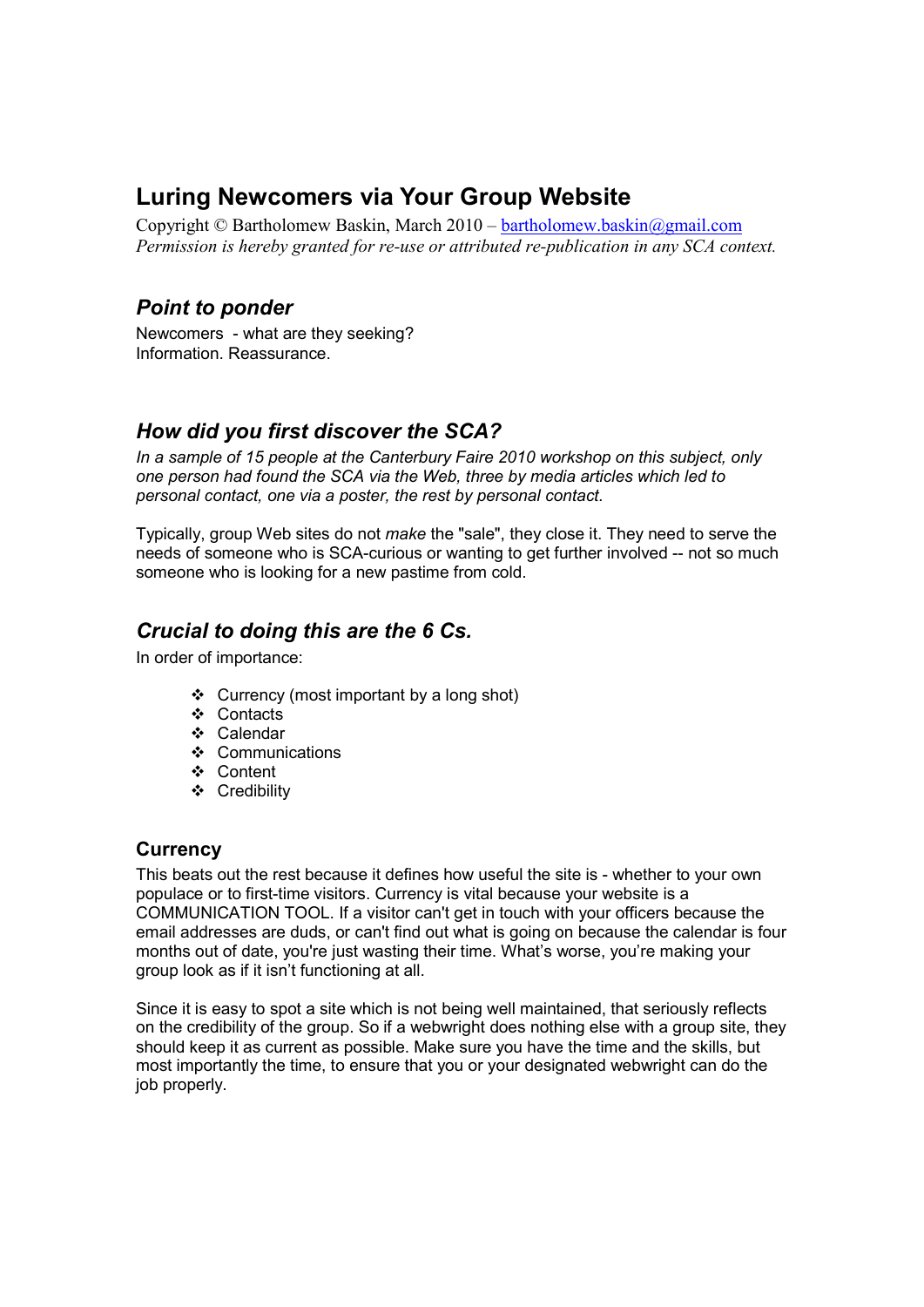### **Contacts**

If someone visits your website and wants to take it further, they should be able to easily find an EMAIL ADDRESS that works, and a PHONE NUMBER. Preferably attached to a personal name and role, so they are more comfortable in making contact – personalisation is an important thing in Web contacts. A "Contact us" form is good ONLY if it has both the others too - if it seeks to hide those, it's not good.

If there are privacy concerns in your group with regards to phone numbers, get hold of an old mobile and have the group sponsor its prepay plan costs. Use its number everywhere. Use generic email aliases to keep personal emails private (eg seneschal@group.lochac.sca.org).

The most important points about Contacts are that they should:

- $\div$  be easy to find and welcoming
- cater for how your visitor would like to get in touch (by phone, by email or by including an invitation to "come along to our regular meetings at...")
- UP TO DATE (see Currency above)
- answered fairly quickly and RELIABLY (a group cellphone that sits uncharged and untended in a drawer isn't useful)

#### **Calendar**

If your group runs events, holds workshops or even has ad-hoc things that might happen if there's interest, your calendar is the place to show them. Make sure it has relevant contact information for stewards, and enough event information (or links to explanatory pages) to make it sound inviting and not too intimidating for newcomers. Try to avoid SCAdianisms (it's reasonable to have phone, instead of farspeaker – they're using the Internet after all, which is hardly period!)

And keep it current!!

#### **Communications**

Mailing lists: in larger or busier groups, do try to provide a choice of discussion vs. announcements lists if possible, and an idea of how busy each list is (e.g. "typically two or three messages a week").

Membership links. They should be there for those interested, *and* for your regular populace who need to find it easily. But this NOT the primary message for your site, which is to get people in touch and involved. Offering to take their money on Day One is not the best way to achieve that.

Printed matter: put a flyer or A4 poster PDF online – many people like to take material offline to read; ensure it is up to date with contact or meeting details and has your URL on it. If your group still produces a print-based newsletter, see if you can get a PDF to put online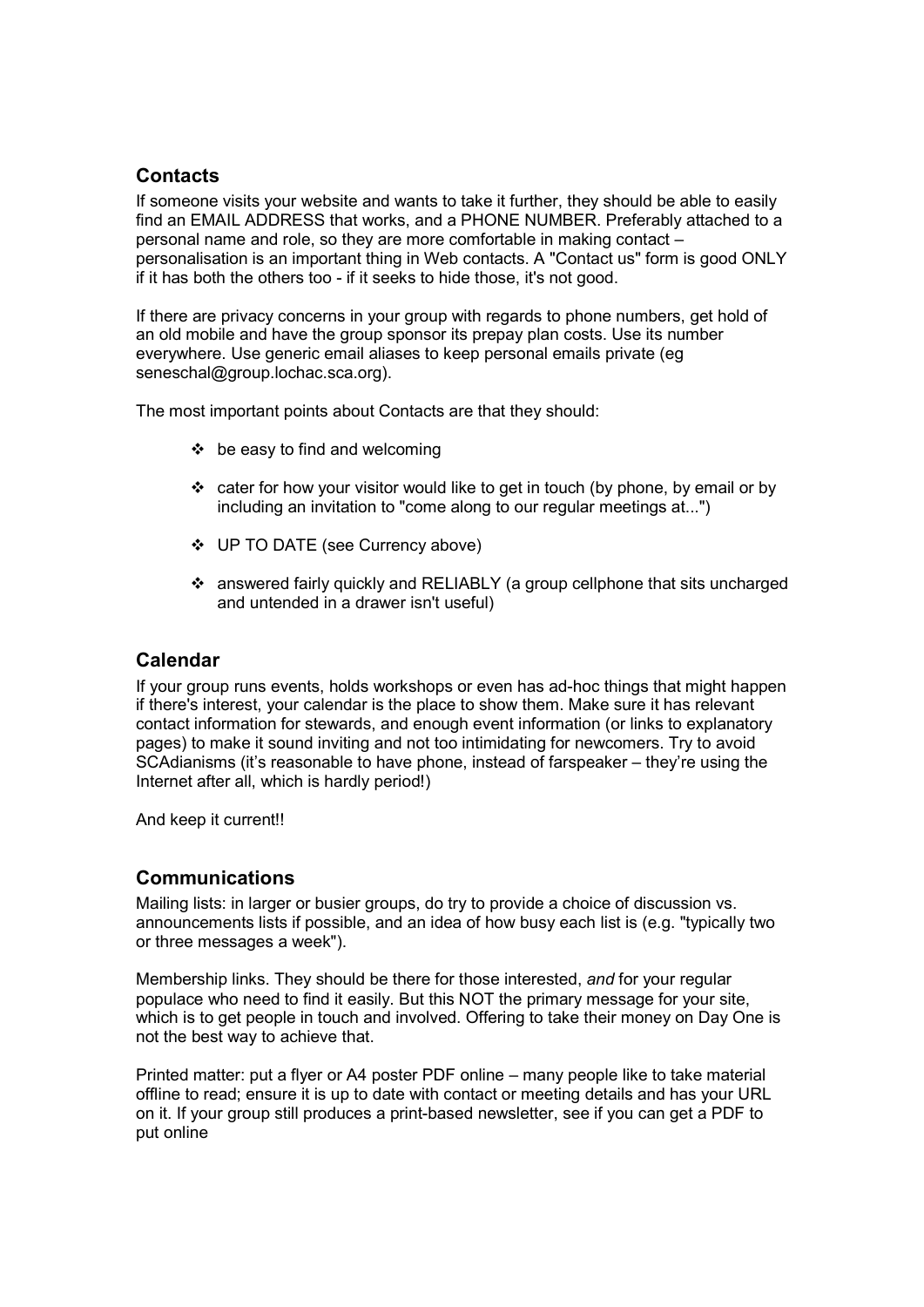#### **Content**

Home page: this must be *inviting*, make visitors and members feel welcome and involved. It should have a friendly look with friendly content that *puts them in touch and gets them hooked in*. Focus on first-time visitors; experienced users will know which links to follow to find more.

Remember that the SCA is a lifestyle choice -- make sure you give a clear impression of its broad range of activities, social strength and wide network of national and international support, even for those in smaller groups. Make sure people can see they are looking at a community rather than one person's pet project.

Know and focus on the interests of those most likely to seek out your site, and overlapping communities, e.g. clothing for costume players, combat for sports types, dancing, feast info etc. Have a clear and obvious place for newcomers to go, or a friendly FAQ that provides them with useful information or direct contacts in specific areas.

#### **Credibility**

Credibility is created, in part, by the content of your site. It has to read well and be grammatical, talk at their level, and sound a like a branch of an international group but without sounding stuffy. It has to promise the right things, and those things need to match what the group (and/or its neighbours) can deliver.

You can boost this with design elements and good Web practice, such as having:

- good, consistent, working navigation (no "under construction", empty pages or badly broken links)
- quick loading pages (not filled with over-large large graphics or flash movies)
- $\cdot \cdot$  a clean and medieval-looking layout and text. Make sure this doesn't interfere with display or readbility -- black-letter gothic or thin spidery calligraphy for the entire site is right out!
- $\div$  appropriate and appealing use of images (get these cleared for Web use with the individuals concerned)
- $\div$  instant access, not hidden behind third-party login walls or similar
- lack of third-party advertising, wrap-arounds and similar

Does your site work? If you're using back-end automation, is it functioning? Does any browser automation or fancy display work function across a wide range of browsers? And so on. Nothing drives people away from sites faster than "I couldn't use it".

Is it up to date? This is one of the first things people notice about a site, and it's a measuring stick for the credibility of your group. Which is why Currency is the first of the six Cs.